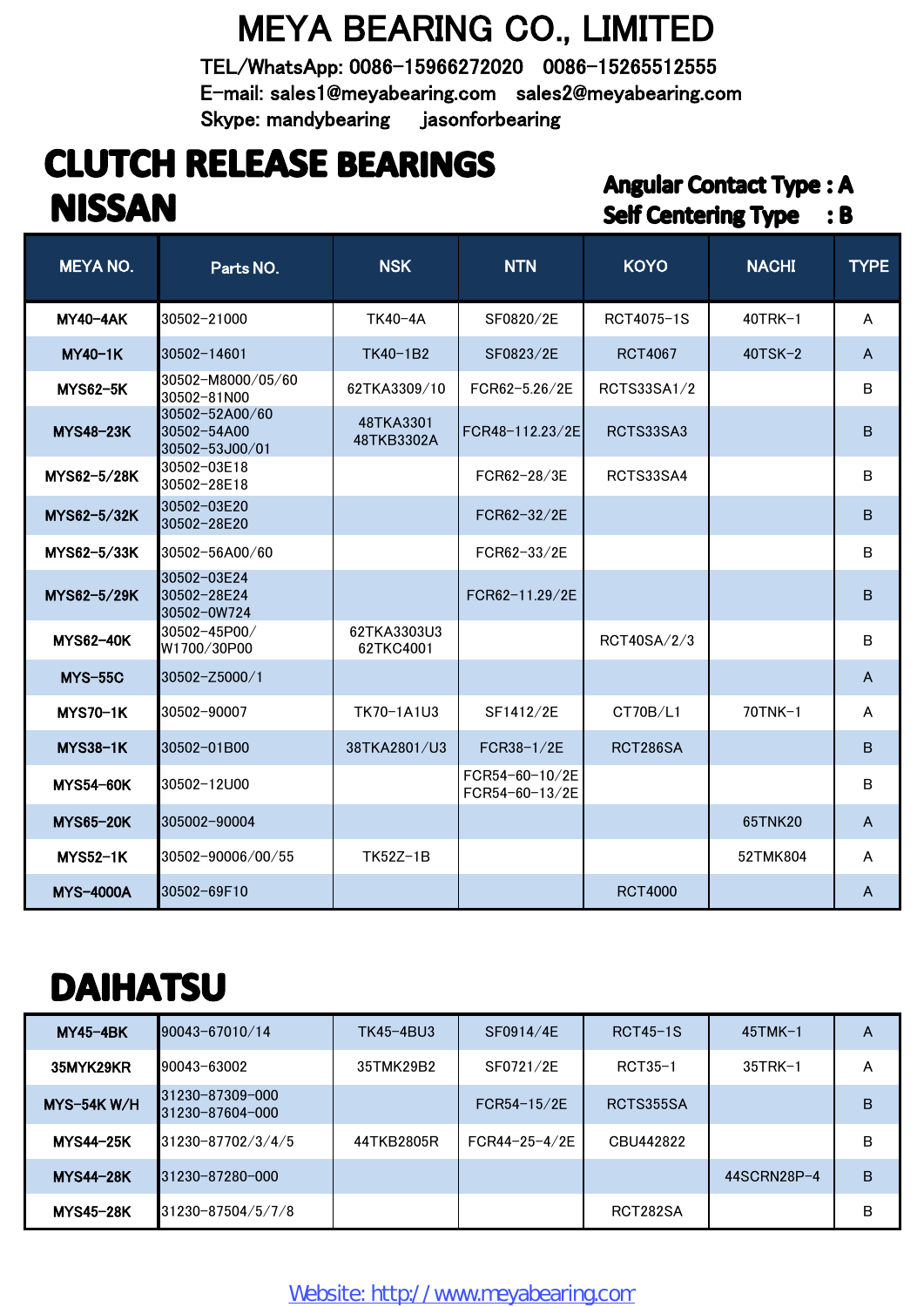## **TOYOTA**

#### **Angular Contact Type: A** Self Centering Type : B

| <b>MEYA No.</b>  | Parts No.                           | <b>NSK</b>                   | <b>NTN</b> | <b>KOYO</b>                    | <b>NACHI</b>                            | <b>Type</b>    |
|------------------|-------------------------------------|------------------------------|------------|--------------------------------|-----------------------------------------|----------------|
| MY40-14K         | 90363-40003/10/78                   | TK40-14AU3                   | SF0815/4E  | RCT4064SL1                     | 40TRK39-1SB                             | A              |
| 24MY308BK        | 90363-38009/84                      | 24TK308B2                    | SF0816/2E  | RCT38SL1                       | BC12S4SB                                | $\overline{A}$ |
| $MY33-1K$        | 90363-33001/57/77                   | TK33-1U3                     | SF0724/2E  | RCT3360SL1                     | BC7S1SB                                 | A              |
| $MY33Z-1K$       | 90363-33002/4/80                    | $TK33Z-1$                    | SF0743/2E  | RCT3360A/A2RS                  | BC7S1W2SB                               | A              |
| MY40-16K         | 90363-40001/2/8                     | TK40-16AU3                   |            | <b>RCT40</b>                   | 40TRK30W1SB                             | A              |
| <b>MY40-2RK</b>  | l90363-40005/<br>6/15/19/22         | 40TKD07                      | SF0859/2E  | RCTS4067A2RC                   | 40TRBC07                                | $\mathsf{A}$   |
| <b>MYS60-36K</b> | 31230-20160/70/90                   | 60TKB3502R<br>60TKA3502      |            | <b>RCT358SA2</b>               |                                         | B              |
| <b>MYS50-40K</b> | 31230-35070/80                      | 50TKB3505BR                  |            | <b>RCT356SA6</b>               | 50SCRN40P-4/8                           | B              |
| <b>MYS50-31K</b> | 31230-12170/71/91                   |                              |            |                                | 50SCRN31P-1/4                           | B              |
| <b>MYS50-28K</b> | 31230-12040<br>31230-12100/10/30/40 | 50TKB3301BR<br>50TKA3305R/U3 |            | RCT337SA3<br><b>RCTS335SA4</b> | 50SCRN028-1<br>50SCRN28P-5<br>50SCRN31P | B              |
| <b>MYS60-35K</b> | 31230-32060/80                      | 60TKB3506R                   |            | <b>RCT328SA2</b>               | 60SCRN31P-6                             | B              |
| <b>MYS68-38K</b> | 31230-36150                         | 68TKB3506AR                  |            |                                |                                         | B              |
| <b>MYS68-46K</b> | 31230-36160                         |                              |            |                                | 68SCRN46P                               | B              |
| <b>MYS68-48K</b> | l31230-60150                        |                              |            |                                | 68SCRN48P                               | B              |
| <b>MYS50-44K</b> | 31230-35090/100                     | 50TKB3504BR                  |            | RCT356SA9-1                    | 50SCRN44S-2                             | B              |
| <b>MY45-4UK</b>  | 90363-45015/79                      | TK45-4U3                     | 45TMK804X  | $CT45-1S$                      | 45TNK804                                | A              |
| <b>MYS60-38K</b> | 31230-20191<br>31230-44010/21       | 60TKZ3502ARA                 |            |                                |                                         | в              |
| <b>MYS52-33K</b> | 31230-0H010                         |                              |            |                                |                                         | B              |
| <b>MYS68-53K</b> | 31230-60180                         |                              |            |                                | 68SCRN53P-5                             | B              |
| <b>MYS50-34K</b> | 31230-35050/60                      | 50TKB3501BR                  |            |                                | 50SCRN34P-4                             | B              |
| <b>MYS68-60K</b> | 31230-60170                         | 58TKB3505RA                  |            |                                | 58SCRN37P                               | B              |
| <b>MYS68-58K</b> | l31230-60130/20                     | 68TKB3802ARA                 |            |                                | 68SCRN58P-5                             | B              |
| <b>MYS60-32K</b> | 31230-32020                         | 60TKA3502U3                  |            |                                |                                         | В              |
| <b>MYS58-35K</b> | 31230-71040                         | 58TKZ3503                    |            |                                |                                         | B              |
| <b>MYS58-31K</b> | 31230-71011                         | 58TKZ3504RA                  |            |                                |                                         | B              |
| <b>MYS58-32K</b> | 31230-71020                         | 50TKZ3502R                   |            |                                |                                         | B              |
| <b>MYS58-33K</b> | 31230-71030                         | 50TKZ3503                    |            |                                |                                         | B              |
| <b>MYS58-35K</b> | 31230-71040                         | 58TKZ3503                    |            |                                |                                         | B              |
| <b>MYS50-46K</b> | 31230-14030<br>31230-22101          | 50TKB3504BRA                 |            | RCT356SA9-2                    |                                         | в              |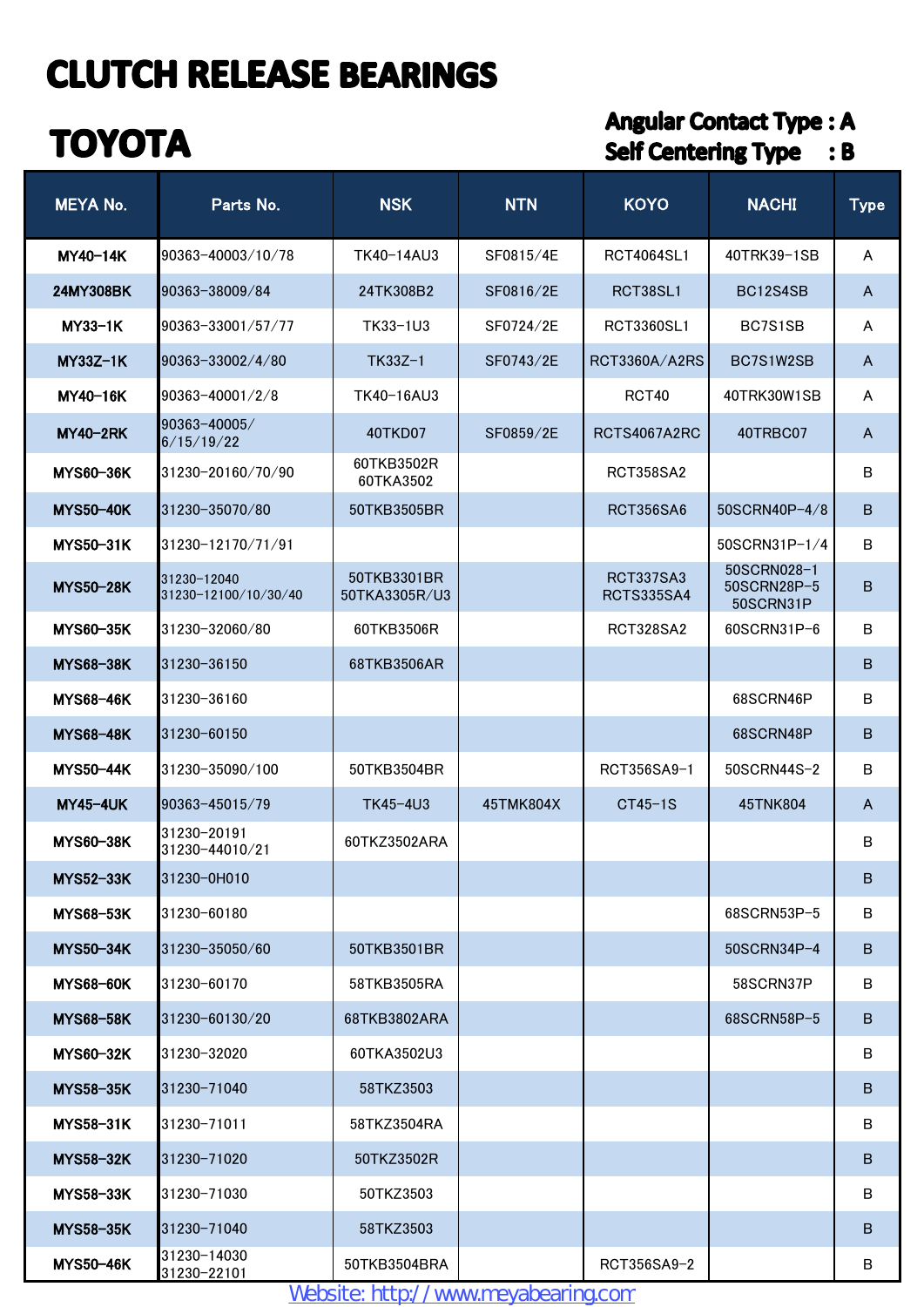# **TOYOTA**

#### **Angular Contact Type: A** Self Centering Type : B

| MEYA No.         | Parts No.                              | <b>NSK</b>      | <b>NTN</b> | <b>KOYO</b>      | <b>NACHI</b>  | <b>Type</b> |
|------------------|----------------------------------------|-----------------|------------|------------------|---------------|-------------|
| <b>MYS68-64K</b> | 31230-36200                            |                 |            |                  | 68SCRN62P     | в           |
| <b>MYS60-32K</b> | 31230-32020                            | 60TKA3502U3     |            | <b>RCT351SA4</b> | 60SCRN3303    | B           |
| <b>MYS60-45K</b> | 31230-20200                            |                 |            |                  |               | B           |
| <b>MYS52-1K</b>  | 90363-52018                            | $TK52Z-1B$      | 52TMK804   | CT52A-1          | <b>BC11S3</b> | B           |
| <b>MYS50-33K</b> | 31230-52010/11/20/40<br>31230-16060/80 | 50TKZ3301GRA/FR |            | RCT337SA3-2      |               | в           |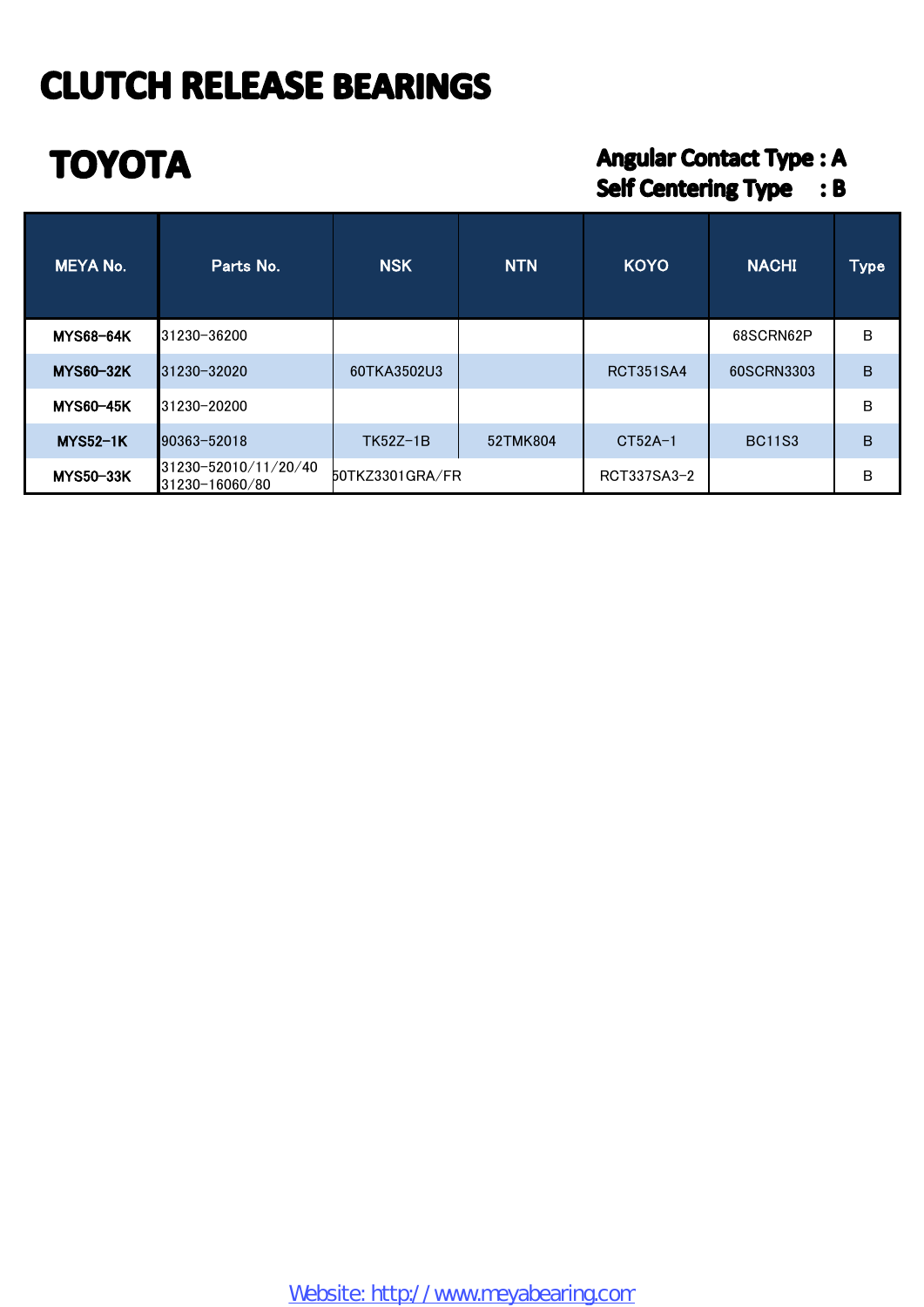### **MAZDA**

#### **Angular Contact Type: A** Self Centering Type : B

| <b>MEYA No.</b>  | Parts No.                                       | <b>NSK</b> | <b>NTN</b>               | <b>KOYO</b>       | <b>NACHI</b> | <b>Type</b>    |
|------------------|-------------------------------------------------|------------|--------------------------|-------------------|--------------|----------------|
| MY40-14K         | $0221 - 16 - 222$                               | TK40-14AU3 | SF0815/4E                | <b>RCT4064SL1</b> | 40TRK39-1SB  | A              |
| <b>MY45-4BK</b>  | $0222 - 16 - 222$                               | TK40-14AU3 | SF0815/4E                | <b>RCT4064SL1</b> | 40TRK39-1SB  | $\overline{A}$ |
| MYS-54K          | 8540-16-510B<br>H606-16-510A                    | 54TKE3602A | FCR54-10.46.58/2F        | RCT363SA          | 54SCRN042S   | B              |
| <b>MYS50-10K</b> | $E301 - 16 - 510$                               |            | FCR50-10/2E              | RCT331SA          |              | B              |
| <b>MYS50-1K</b>  | 8531-16-510A                                    |            | $FCR50-1/2E$             | RCT336SA          |              | B              |
| <b>MYS54-19K</b> | FE62-16-510A<br>SE03-16-510A                    |            | FCR54-13.19.47.<br>48/2E | RCT363SA1         |              | B              |
| <b>MYS50-17K</b> | E301-16-510A                                    |            | FCR50-17-8/2E            | RCT331SA1         |              | B              |
| <b>MYS44-21K</b> | B622-16-510                                     |            | $FCR44-21/2E$            |                   |              | B              |
| <b>MYS54-33K</b> | FE84-16-510                                     |            | $FCR54 - 33 - 1/2E$      | CBU543625J        |              | В              |
| <b>MYS47-35K</b> | B315-16-510<br>B301-16-510<br>$B311 - 16 - 510$ |            | $FCR47 - 8 - 4/2E$       | CBU472921C        | 47SCRN34-P6  | B              |

### **MITSUBISHI**

| <b>MY45-4BK</b>  | MD702241                                     | TK45-4BU3                  | SF0914/4E                        | $RCT45-1S$       | $45TMK-1$     | A              |
|------------------|----------------------------------------------|----------------------------|----------------------------------|------------------|---------------|----------------|
| <b>24MY308BK</b> | MD701283                                     | 24TK308B2                  | SF0816/2E                        | RCT38SL1         | BC12S4SB      | $\overline{A}$ |
| <b>MYS48-01K</b> | MD706180                                     | 48TKA3201                  | FCR48-11/2E                      | RCT322SA         | 48SCRN32K     | B              |
| <b>MYS55-17K</b> | MD719469<br>MR195689                         |                            | FCR55-17-8.9.10.<br>11/2E        | RCTS325SA        |               | B              |
| <b>MYS55-1K</b>  | MD703270                                     | 55TKA3201                  | $FCR55-1/2E$                     | RCTS324SA        |               | B              |
| <b>MYS58-37K</b> | ME602710<br>ME600576<br>ME605584<br>MR446314 | 58TKA3702U3<br>58TKA3703/B |                                  | RCT371SA         |               | B              |
| <b>MYS-55B</b>   | ME620330                                     | TK55-1A1U3                 | 55TMK804X/2E                     | CT55BL1          | 55TMK804      | A              |
| <b>MYS70-1K</b>  | 03452-21001/3/84/85                          | TK70-1A1U3                 | SF1412/2E                        | CT70B/L1         | $70$ TNK $-1$ | $\mathsf{A}$   |
| <b>MYS54-60K</b> | MR145619                                     |                            | FCR54-60-10/2E<br>FCR54-60-13/2E |                  |               | B              |
| <b>MYS68-47K</b> | ME615140                                     |                            |                                  | <b>RCT4700SA</b> |               | B              |
| <b>MYS32-1K</b>  | MN171419                                     |                            |                                  | RCT3200SA1       |               | B              |
| <b>MYS68-26U</b> | MN168395                                     |                            |                                  |                  |               | B              |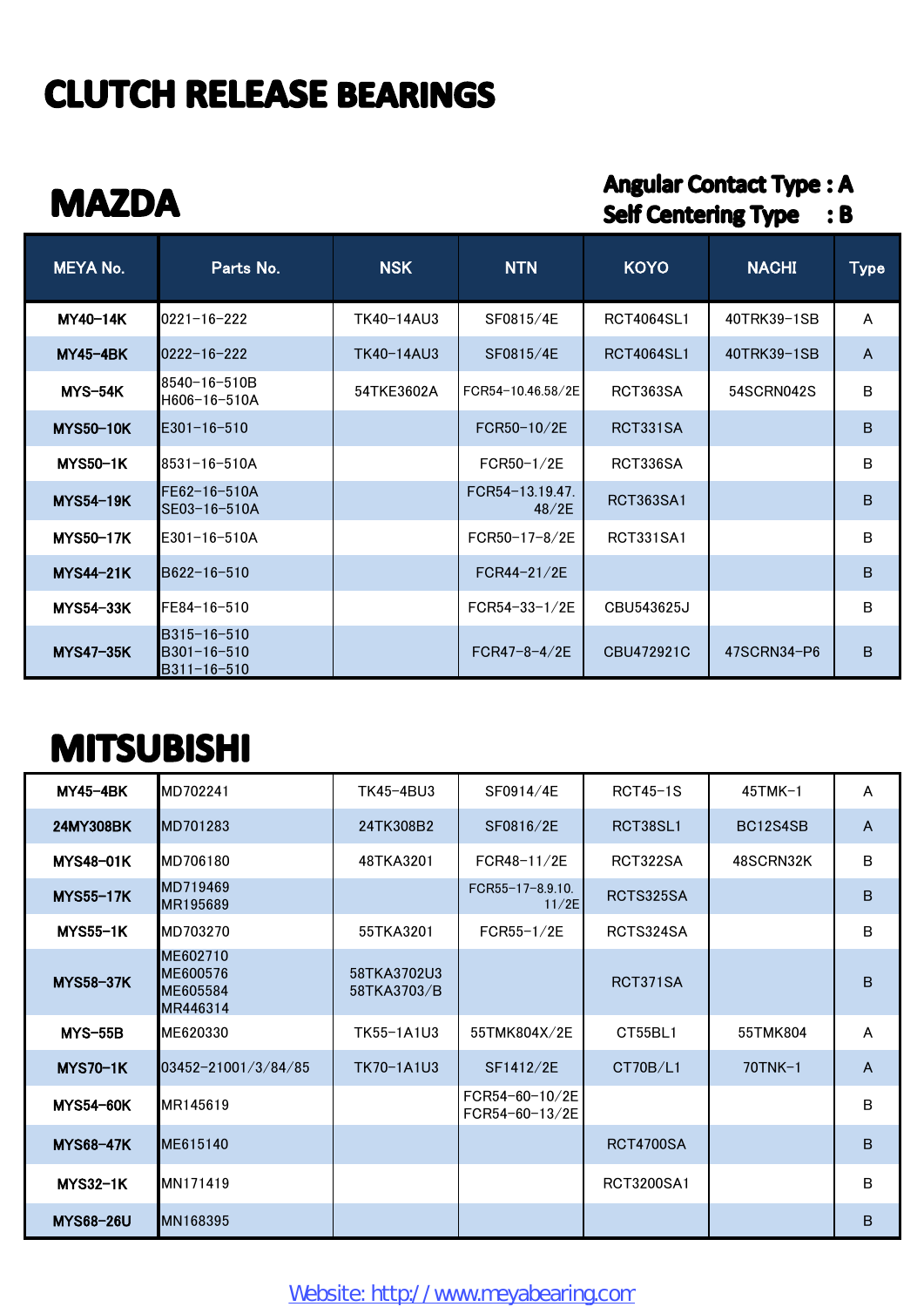#### **ISUZU**

#### **Angular Contact Type: A** Self Centering Type : B

| <b>MEYA No.</b>  | Parts No.                                        | <b>NSK</b>    | <b>NTN</b>   | <b>KOYO</b> | <b>NACHI</b> | <b>Type</b>  |
|------------------|--------------------------------------------------|---------------|--------------|-------------|--------------|--------------|
| 24MY308BK        | $9 - 00095 - 040 - 1$                            | 24TK308B2     | SF0816/2E    | RCT38SL1    | BC12S4SB     | A            |
| <b>MYS48-37K</b> | $8 - 94101 - 243 - 0$                            | 48TKA3214     |              | RCT37SA1    |              | B            |
| <b>MYS60-42K</b> | 8-94453-348<br>8-84379-499-0                     |               |              | RCT422SA    |              | B            |
| <b>MYS87-43K</b> | $8 - 94389 - 416 - 0$<br>$8 - 94109 - 658 - 0/1$ |               |              | RCT432SA    |              | B            |
| <b>MYS62-42K</b> | 8-97023-074-0                                    |               |              | RCT473SA    |              | B            |
| <b>MYS54-40K</b> | $5 - 31314 - 001$                                | 54TKA3501     |              | RCT401SA    |              | B            |
| <b>MYS78-54K</b> | $1 - 09820 - 078 - 0$                            | 78TKC5401     |              |             |              | B            |
| <b>MY45-4UK</b>  | $9 - 00095 - 038 - 1$                            | TK45-4U3      | 45TMK804X    | $CT45-1S$   | 45TNK804     | $\mathsf{A}$ |
| <b>MYS-55B</b>   | $1 - 09820 - 008 - 0$<br>$9 - 00095 - 038 - 1$   | TK55-1A1U3    | 55TMK804X/2E | CT55BL1     | 55TMK804     | A            |
| <b>MYS70-1K</b>  | $9 - 00095 - 044 - 1$                            | TK70-1A1U3    | SF1412/2E    | CT70B/L1    | 70TNK-1      | $\mathsf{A}$ |
| <b>MYS48-45K</b> | 8-97209-197-0                                    | 48TKB3204R    |              |             |              | B            |
| <b>MYS48-43K</b> | $8 - 97333 - 487 - 0$                            | 48TKB3205     |              |             |              | B            |
| <b>MYS78-40K</b> | 8-97089-652<br>8-97013-553                       | 78TKL4001AR   |              |             |              | B            |
| <b>MYS78-48K</b> | $8 - 97255 - 313 - 0$                            | 78TKL4801R    |              |             |              | B            |
| <b>MYS68-32K</b> | $8 - 94377 - 417 - 1$                            | 68TKP3201     |              |             |              | B            |
| <b>MYS60-30K</b> | $8 - 97316 - 591 - 0$                            | 60TKZ3201     |              |             |              | B            |
| <b>MYS48-30K</b> | 8-94133-417                                      | 48TKA3211     |              |             |              | B            |
| <b>MYS60-50K</b> | $8 - 97316 - 602 - 0$                            | 60TKZ3503R    |              |             |              | В            |
| <b>MYS90-60K</b> | 1-31310-022-0                                    | 106TKL6101RA1 |              |             |              | B            |
| <b>MYS70-48K</b> | $1 - 31310 - 012 - 0$                            | 81TKL4801R    |              |             |              | $\sf B$      |
| <b>MYS60-28K</b> | $8 - 98169 - 826 - 1$                            |               |              |             |              | В            |

### **SUBARU**

| <b>MY40-14K</b>  | <b>43151-7000</b>           | TK40-14AU3 | SF0815/4E                            | RCT4064SL1 | 40TRK39-1SB | A |
|------------------|-----------------------------|------------|--------------------------------------|------------|-------------|---|
| 35MYK29KR        | 83151-4700<br>30502-KA000   | 35TMK29B2  | SF0721/2E                            | RCT35-1    | $35TRK-1$   | A |
| <b>MYS54-60K</b> | 30502-AA042/043/<br>080/100 |            | FCR54-60-10/2E  <br>  FCR54-60-13/2E |            |             | B |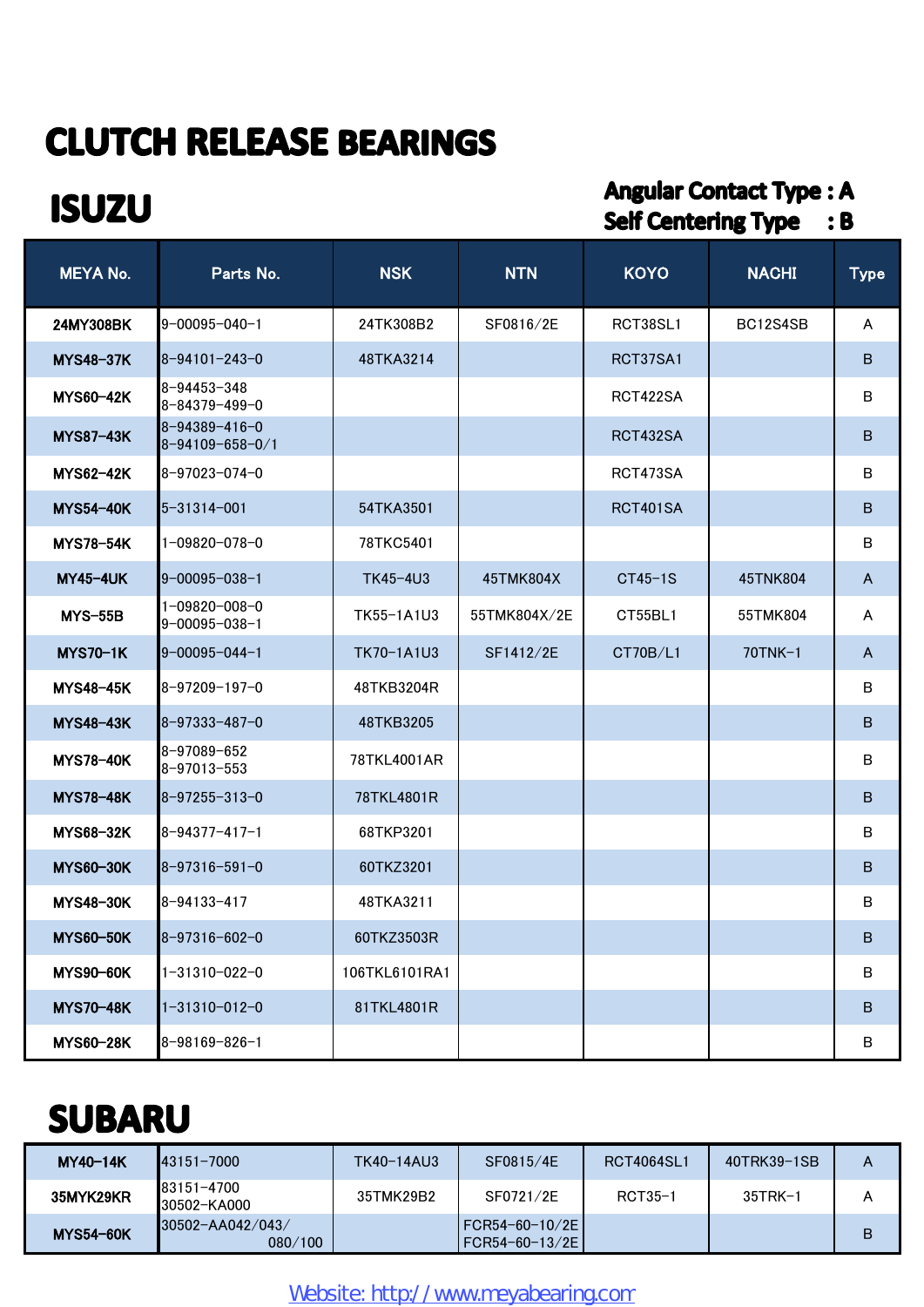## **HONDA**

#### **Angular Contact Type: A** Self Centering Type : B

| <b>MEYA No.</b>  | Parts No.                                              | <b>NSK</b> | <b>NTN</b>     | <b>KOYO</b>            | <b>NACHI</b>  | <b>Type</b> |
|------------------|--------------------------------------------------------|------------|----------------|------------------------|---------------|-------------|
| <b>MY35-2RS</b>  | 22863-689-000/003<br>22863-PB6-000/003                 |            |                | RCT3570-2RS            | 35TRBC07-5SB  | A           |
| $MY33-1K$        | 22863-634-003/023                                      | TK33-1U3   | SF0724/2E      | RCT3360SL1             | BC7S1SB       | A           |
| $MYS-55/5K$      | 22810-PB6-921/2<br>22810-PC6-921<br>228010-PC8-921/2/3 | 55TKA3102  | X10-FCR55-5/2E | RCTS31SA               |               | B           |
| <b>MYS55-35K</b> | 22810-PX5-003/4<br>22810-PG21-000/4/8<br>22810-P21-003 |            |                | CBU553524<br>RCTS354SA | 50SCRN41P     | B           |
| <b>MYS47-40K</b> | 22810-P20-003/5<br>22810-PLW-003/5                     | 47TKB3102A |                |                        | 47SCRN40P-4   | B           |
| <b>MYS47-31K</b> | 22810-PL3-003/5                                        | 47TKB3101A |                |                        |               | B           |
| <b>MYS55-38K</b> | 22810-PS1-000/5/8/15                                   | 55TKB3502A |                |                        |               | B           |
| <b>MYS55-34K</b> | 22810-PPT-003                                          |            |                |                        | $55SCRN34P-8$ | B           |

#### **HINO**

| <b>MYS70-1K</b> | $31242 - 1060/A$<br>312301040A | TK70-1A1U3 | SF1412/2E | $\text{CT70B/L}$ | 70TNK- |  |
|-----------------|--------------------------------|------------|-----------|------------------|--------|--|